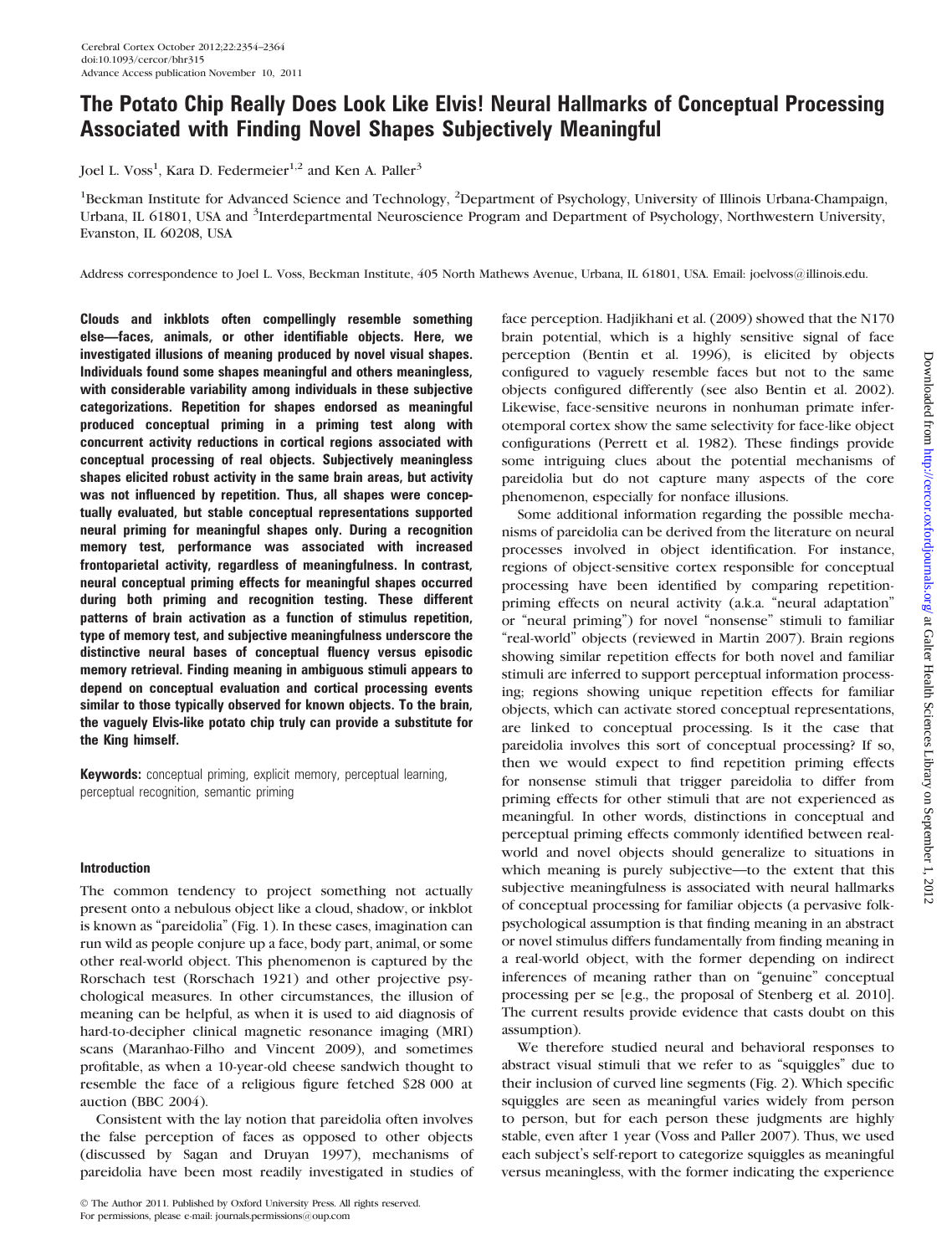

Figure 1. Pareidolia experiences. (A) People claim to see the face of the Virgin Mary in an office window stain (Tisch 2004).  $(B)$  The same face is seen in a brain scan (Copsey 2008). (C) Is this a rabbit in the clouds or a dog? (D) Some claim that this pretzel is the Virgin Mary cradling a baby Jesus (Olson 2005). (E) Some see Elvis Presley in this potato chip (Oklahomaedge 2008). (F) Is this pulsar really a giant hand in space? (CNN 2009).

of pareidolia. On this basis, we analyzed behavioral and neural responses to meaningful and meaningless squiggles in tests of conceptual implicit (nondeclarative) memory and of explicit (declarative) memory (Richardson-Klavehn and Bjork 1988).

Based on the aforementioned considerations, several predictions were made regarding neural processing during tests of conceptual implicit memory. To the extent that finding meaning in squiggles is due to the same kind of conceptual evaluation applied to real-world objects, we expected that repetition effects for meaningful squiggles would resemble extant descriptions of repetition effects for real-world objects (i.e., negative repetition effects in regions responsible for conceptual processing). To facilitate this comparison,



Downloaded from http://cercor.oxfordjournals.org/ at Galter Health Sciences Library on September 1, 2012 Downloaded from <http://cercor.oxfordjournals.org/> at Galter Health Sciences Library on September 1, 2012

Figure 2. Conceptual priming for meaningful novel visual shapes. (A) Example squiggle stimuli. (B) Interindividual differences in meaningfulness categorization are shown as the percentage of forms rated as meaningful versus meaningless by a given number of subjects. Squiggles rated by 5 subjects as meaningful and 5 as meaningless (5/5) are most variable, whereas 10/0 indicates 100% meaningful agreement across subjects and 0/10 100% meaningless agreement. (C) Response times are given for meaningful and meaningless old and new squiggles during the conceptual priming test. Error bars indicate SE. All significant pairwise differences are indicated.  $^{*}P < 0.05$ .

we assessed brain activity in regions of interest (ROIs) that were selected a priori based on well-characterized and selective associations with conceptual processing in many previous studies using repetition paradigms with words and nameable pictures (Buckner et al. 2000; Donaldson et al. 2001; Martin and Chao 2001). Notably, these ROIs are selectively associated with conceptual processing and dissociated from, for example, perceptual processing and recognition memory (Donaldson et al. 2001). This ROI approach provides an unbiased means for assessing activity in areas sensitive to conceptual processing (i.e., regions were identified in other experiments, cf., Donaldson et al. 2001). We also included standard whole-brain analyses that permitted more exhaustive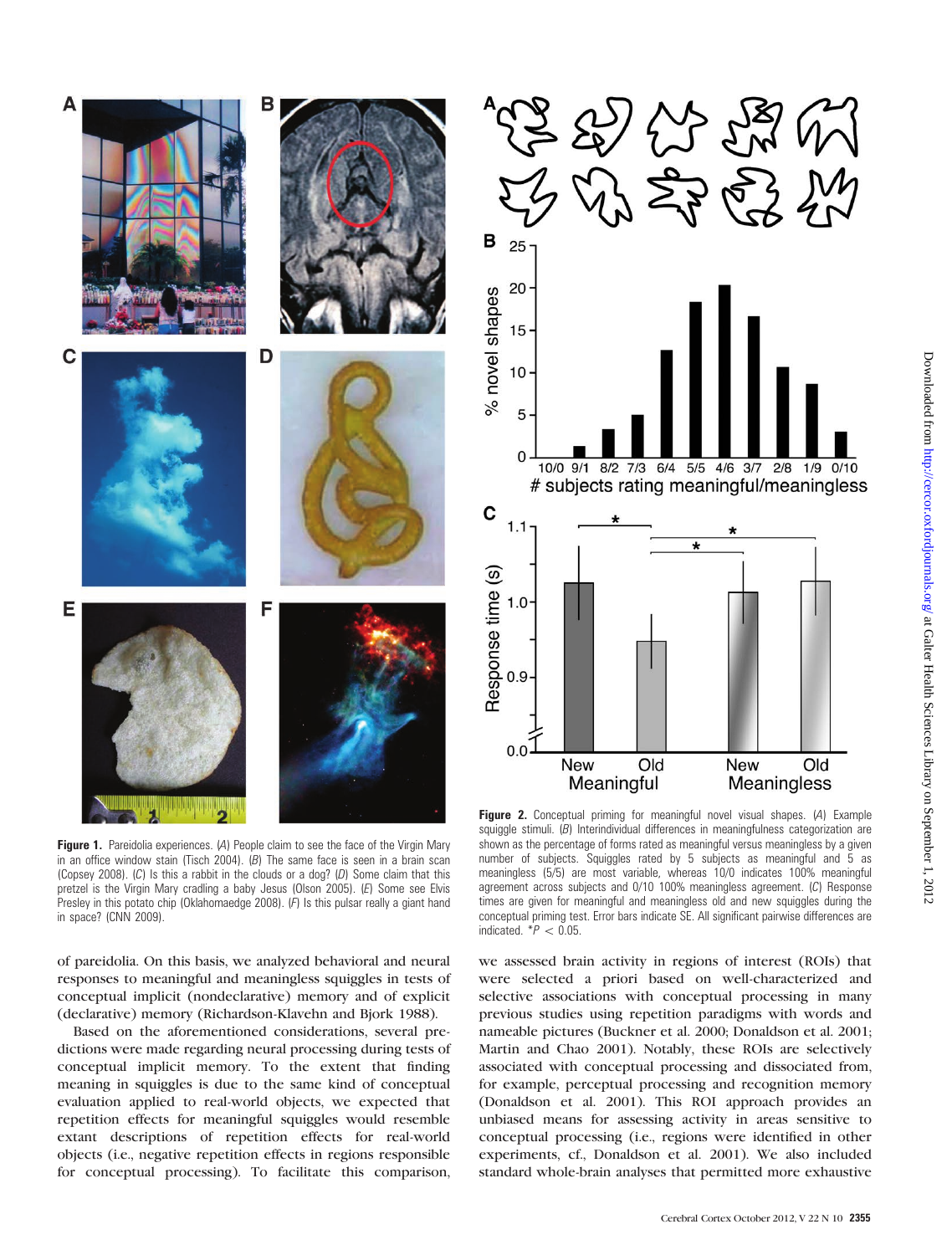and exploratory assessment of the loci of perceptual and conceptual processing for squiggles. We reasoned that regions associated with conceptual priming for meaningful squiggles might also respond robustly upon viewing meaningless squiggles, reflecting relatively obligatory conceptual evaluation by these regions regardless of actual or perceived stimulus meaningfulness (cf., Federmeier and Laszlo 2009; Kutas and Federmeier 2011). However, we reasoned that only meaningful squiggles would be associated with stable conceptual representations suitable for supporting repetition priming effects.

An alternative explanation for any repetition-related effects on neural processing selective for meaningful squiggles is that they do not reflect conceptual processing per se but instead reflect retrieval of episodic information from study. Comparisons between neural responses during conceptual priming tests and recognition memory tests thus allowed us to determine whether similar or dissimilar neural processing events are associated with conceptual priming and episodic retrieval of squiggles.

#### Materials and Methods

#### Subjects

Behavioral and functional magnetic resonance imaging (fMRI) data were collected from 10 neurologically intact individuals recruited from the Northwestern University community (ages 20-31 years; 6 males).

#### **Materials**

Visual stimuli included 300 squiggles (Fig. 2A), which have been described in detail elsewhere (Groh-Bordin et al. 2006; Voss and Paller 2007; Voss, Schendan, et al. 2010).

#### Behavioral Methods

The experiment comprised 3 study-test blocks, the first 2 for testing priming and the third for testing recognition. Different stimuli were used in each block. During the study session for the priming blocks, participants viewed 30 squiggles individually (2000 ms duration; 1500-2500 ms randomized interstimulus interval [ISI]) and rated each using a 4-point meaningfulness scale (Voss and Paller 2007; Voss, Schendan, et al. 2010). Response speed was de-emphasized. The highest 2 ratings indicated any experience of pareidolia (strong or weak resemblance to a real-world face, animal, object, etc.) and were thus collapsed to form the ''meaningful'' category for analysis purposes. The lowest 2 ratings (vague feeling of meaning or no meaning) indicated no experience of pareidolia and were thus collapsed to form the ''meaningless'' category for analysis purposes. Despite these labels, the 2 categories should be considered to include objects that differ in relative meaningfulness along a continuum rather than a simple binary distinction. Still, the 2 categories differ systematically in meaningfulness, when averaging across category members, and as assessed according to the idiosyncratic criteria for finding meaning that each person brings to the task. A vast majority of squiggles tend to fall in one category for some subjects and in the other category for other subjects (Voss and Paller 2007; Voss, Schendan, et al. 2010).

After a break of approximately 90 s, subjects were administered the priming test. The same 30 squiggles were presented along with 15 new squiggles, in randomized order (500-ms duration; 3500 or 5500 ms ISI, for 60% and 40% of trials, respectively, assigned pseudorandomly) and subjects rated each stimulus for meaningfulness with the added emphasis of an explicit instruction to respond as quickly as possible. On average, only  $1.9\%$  (standard error  $[SE] = 1.2\%)$  of squiggles were assigned to different meaningfulness categories at study versus test, and the test categorization was used for analysis in these instances. The assignment of response option to response finger was counterbalanced across subjects. All responses were made with the right hand.

The study session for the final block was identical to the previous blocks except that 120 squiggles were studied. Afterward, a surprise recognition memory test was administered. Subjects responded to the 120 old squiggles and 90 new squiggles using a 4-point modified "remember/know" scale (Gardiner and Java 1991), with response options including: remember (recollection), know (familiarity), guess, and new. Stimulus duration and ISIs were as in the priming tests. The stimuli comprising the old and new categories were counterbalanced across subjects for all tests. There were 2 different assignments of squiggle stimuli to test format (priming vs. recognition), alternated across subjects.

Following the final study-test block, subjects viewed each squiggle individually and rated meaningfulness. This permitted assessment of the stability of ratings over the experiment and allowed categorization of new squiggles from the recognition memory test, as these squiggles were not rated for meaningfulness previously. Prior to entering the scanner, subjects practiced a priming block using a separate set of 45 squiggle stimuli that did not appear subsequently in the experiment.

#### MRI Methods

The experiment was administered while subjects were situated in a Siemens Trio 3-T MRI scanner. Whole-brain, blood oxygen level- dependent sensitive, echo-planar images were collected continuously during the tests only (time repetition  $|TR| = 2$  s; time echo = 25 ms; flip angle =  $80^\circ$ ; 35 3-mm axial slices; 0-mm gap; field of view = 22 cm; 64  $\times$ 64 acquisition matrix; voxel size =  $3.4 \times 3.4 \times 3.0$  mm). Images were collected for an additional 10 s prior to the beginning of each test, and these were excluded from analysis. Images were collected 16 s after the final stimulus was presented. Stimulus onset times were locked to the scanner TR. A structural image (3D-magnetization prepared rapid gradient echo, voxel size =  $0.9 \times 0.9 \times 1$  mm; 160 axial slices) was collected while subjects made meaningfulness ratings following the last study-test block.

AFNI software (Cox 1996) was used for image analysis. Preprocessing included coregistration through time (motion correction), removal of voxels with low signal (<30% of mean whole-brain signal), spatial smoothing (8-mm full-width at half-maximum Gaussian kernel), coregistration with the structural image, and transformation to Talairach-Tournoux stereotactic space (MNI-305). Stimulus-locked neural activity was estimated in each subject using hemodynamic response deconvolution with a general linear model, as quantified using average values from 5 to 9 s after stimulus onset to account for hemodynamic lag. The stimulus order and ISIs were pseudorandomly selected in order to maximize estimates of hemodynamic responses to old and new stimuli. Group-level activation differences between conditions were then identified, with subjects treated as a random factor. For the analysis of subjective experience of memory retrieval (see below), parameter estimates were obtained in each subject by including in the regression a vector that modeled the linear trend across the 4 response-type conditions, and group-level analyses were performed using these estimates. For the ROI analysis, estimated activity levels were averaged within 9-mm radius spheres centered on preselected stereotactic coordinates. Separate whole-brain contrasts used Monte Carlo simulations to determine combined voxel-wise and spatial-extent thresholds needed to achieve an overall reliability threshold of  $P = 0.01$ . The voxel-wise threshold was 0.05, and spatialextent threshold was 567 mm<sup>3</sup>, as determined by the most stringent simulation and applied to all contrasts (the smallest cluster thus identified was  $675 \text{ mm}^3$ ).

## Results

On average,  $41\%$  (SE = 2.9%) of the squiggles were categorized as meaningful, indicating the experience of pareidolia, with the remainder categorized as meaningless. As in our previous experiments (Voss and Paller 2007; Voss, Schendan, et al. 2010), there was a great deal of intersubject variability in the specific squiggles endorsed as meaningful (Fig. 2B), thus justifying the use of personalized ratings. Ratings given during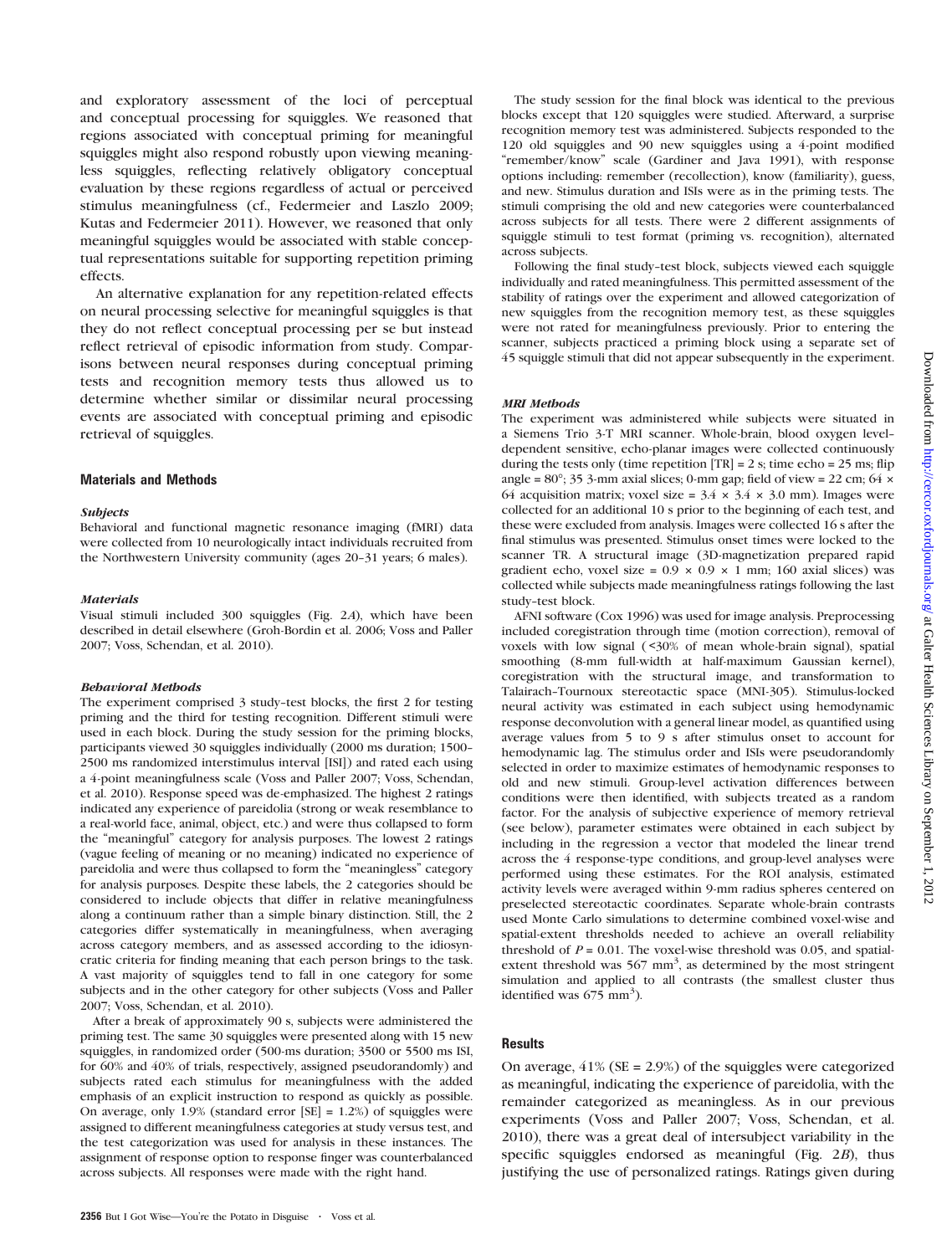study were highly consistent with ratings given at the end of the experiment, as 95% of the squiggles were categorized the same on both occasions ( $SE = 2.1\%$ ), supporting the notion that ratings characterized the experience of pareidolia in a stable way over time for each individual.

Priming was observed when meaningful squiggles were repeated during the conceptual priming test. Mean response times showed a significant main effect of repetition (old/new),  $F_{1,9} = 5.9, P = 0.03, \eta_p^2 = 0.40$  and a significant interaction of repetition with meaningfulness (meaningful/meaningless),  $F_{1,9} = 5.8, P = 0.03, \eta_p^2 = 0.39$ . Response times for old meaningful squiggles were significantly faster than for new meaningful squiggles, old meaningless squiggles, and new meaningless squiggles, with no significant differences between any other 2 conditions (Fig. 2C). We infer that conceptual processing was more fluent than the second time meaningful squiggles were viewed relative to the first, leading to faster response times. No speedup was evident for meaningless squiggles, indicating no repetition-induced boost in fluency. Furthermore, the lack of priming for meaningless squiggles supports the notion that conceptual fluency was the cause for priming of meaningful squiggles rather than perceptual fluency or other nonspecific factors shared by both meaningless and meaningful squiggles (e.g., fluency of meaningfulness decisions or motor responses).

Response times during the study phase, when speed was not emphasized, did not differ significantly for meaningful and meaningless stimuli. Average response times were 2512 ms  $(SE = 145)$  and 2601 ms  $(SE = 171)$ , respectively, across all study sessions ( $P = 0.69$ ). Furthermore, there were no significant meaningful-versus-meaningless differences in response times within each individual study session (all  $P$  values  $> 0.31$ ).

# Neural Correlates of Conceptual Processing in ROIs Selected a Priori

We scrutinized brain activity during the conceptual priming test in 3 regions consistently sensitive to conceptual processing for real-world objects in prior studies (Buckner et al. 2000; Donaldson et al. 2001). These 3 left-hemisphere regions (Fig. 3) included: inferior temporal cortex (Montreal Neurological Institute [MNI] coordinates: –43, –46, +6), dorsal inferior frontal cortex (–43, 9, 34), and ventral inferior frontal cortex (–43, 34, 3). Coordinates were taken directly from Donaldson et al. (2001). Our interests were 1) to determine whether these areas were more responsive to meaningful versus meaningless squiggles on initial viewing and 2) to determine how activity changed due to repetition of meaningful versus meaningless squiggles.

In an analysis limited to new squiggles in the conceptual priming test, greater activity was observed for meaningful squiggles compared with meaningless squiggles, yielding a significant main effect of meaningfulness,  $F_{1,9} = 8.9$ ,  $P =$ 0.02,  $\eta_p^2 = 0.49$ . Furthermore, there was a nonsignificant interaction with ROI,  $F_{2,18} = 0.01$ , not significant (ns), indicating that the meaningfulness effect was similarly present in all 3 lefthemisphere regions (Fig. 3). In sum, regions consistently linked to conceptual processing were more responsive to meaningful than meaningless squiggles the first time they were viewed.

With repetition, meaningful squiggles elicited less brain activity than they had initially, whereas activity did not change for meaningless squiggles (showing trends in the opposite direction, old > new). We formally compared old-new activity differences and found a significant main effect of meaningfulness,  $F_{1,9} = 31.2$ ,  $P \le 0.001$ ,  $\eta_p^2 = 0.78$  and a nonsignificant interaction with ROI,  $F_{2,18} = 0.4$ , ns. Thus, repetition effects computed as old--new activity differences were significantly more negative for meaningful than for meaningless squiggles, without significant variation across the 3 ROIs. Notably, reduced activity with repetition in these regions is a hallmark of the enhanced fluency of conceptual processing that occurs when real-world objects are viewed repeatedly (Schacter and Buckner 1998; Martin and Chao 2001; Henson 2003; Schacter et al. 2007).

These regions thus demonstrated a pattern of activity consistent with their selective role in conceptual processing for squiggles. It was therefore possible to determine the extent to which conceptual evaluation occurs for stimuli without preexisting representations by evaluating activity in response to new meaningless squiggles in these regions. As shown in Figure 3, all 3 ROIs exhibited robust activity for new meaningless squiggles ( $P$  values = 0.002, 0.001, and 0.004, respectively for panels  $A-C$ ), with significant cross-region variability,  $F_{2,18}$  = 3.7,  $P = 0.04$ ,  $\eta_p^2 = 0.28$ , due to responses of smaller magnitude in inferior temporal cortex relative to the other 2 regions (pairwise P values < 0.05). Note that in each ROI, activity for new meaningless squiggles was reliably higher than for old meaningful squiggles, indicating that robust responses in these regions were not obligatory for all visual stimuli and instead reflected stimulus-evoked conceptual processing.

# Whole -Brain fMRI Assessments of Conceptual Processing

To provide additional information regarding the nature of conceptual processing of squiggles, we next performed a whole-brain fMRI analysis for the conceptual priming test. Brain regions were first identified that showed significantly greater activity reductions (i.e., old < new) for meaningful squiggles than for meaningless squiggles, defined via a double subtraction [meaningful (old - new) - meaningless (old new)]. Among the 5 regions thus identified as showing a significant meaning-by-repetition interaction, 2 overlapped to an appreciable extent with the ROIs described above (Fig. 4A and Table 1), whereas the other 3 were spatially distant. Two of the regions, left entorhinal/perirhinal cortex and bilateral anterior lingual gyrus (Fig. 4B and Table 1), have been associated with representation/storage of information regarding real-world objects (Murray et al. 2000) and show fMRI activity reductions with conceptual priming (Schacter and Buckner 1998; Henson 2003; O'Kane et al. 2005; Schacter et al. 2007; Voss et al. 2009). Thus, effects commonly observed for real-world objects were observed for meaningful squiggles in object-sensitive ventral visual cortex in addition to the ROIs described above. A region of left precentral (motor) cortex was also identified (Table 1), likely related to the right-hand execution of faster responses to meaningful squiggles.

In addition to the aforementioned interaction analysis, we also assessed the main effects of repetition and of stimulus meaning. The old/new contrast identified one fairly extensive region of visual cortex that showed less activity for old relative to new stimuli ([Supplementary Fig. 1](http://cercor.oxfordjournals.org/lookup/suppl/doi:10.1093/cercor/bhr315/-/DC1)). Notably, this region encompassed the relatively anterior region of lingual gyrus that showed disproportionately greater negative repetition effects for meaningful compared with meaningless stimuli (Fig. 4B) and extended into widespread lingual/fusiform gyrus as well as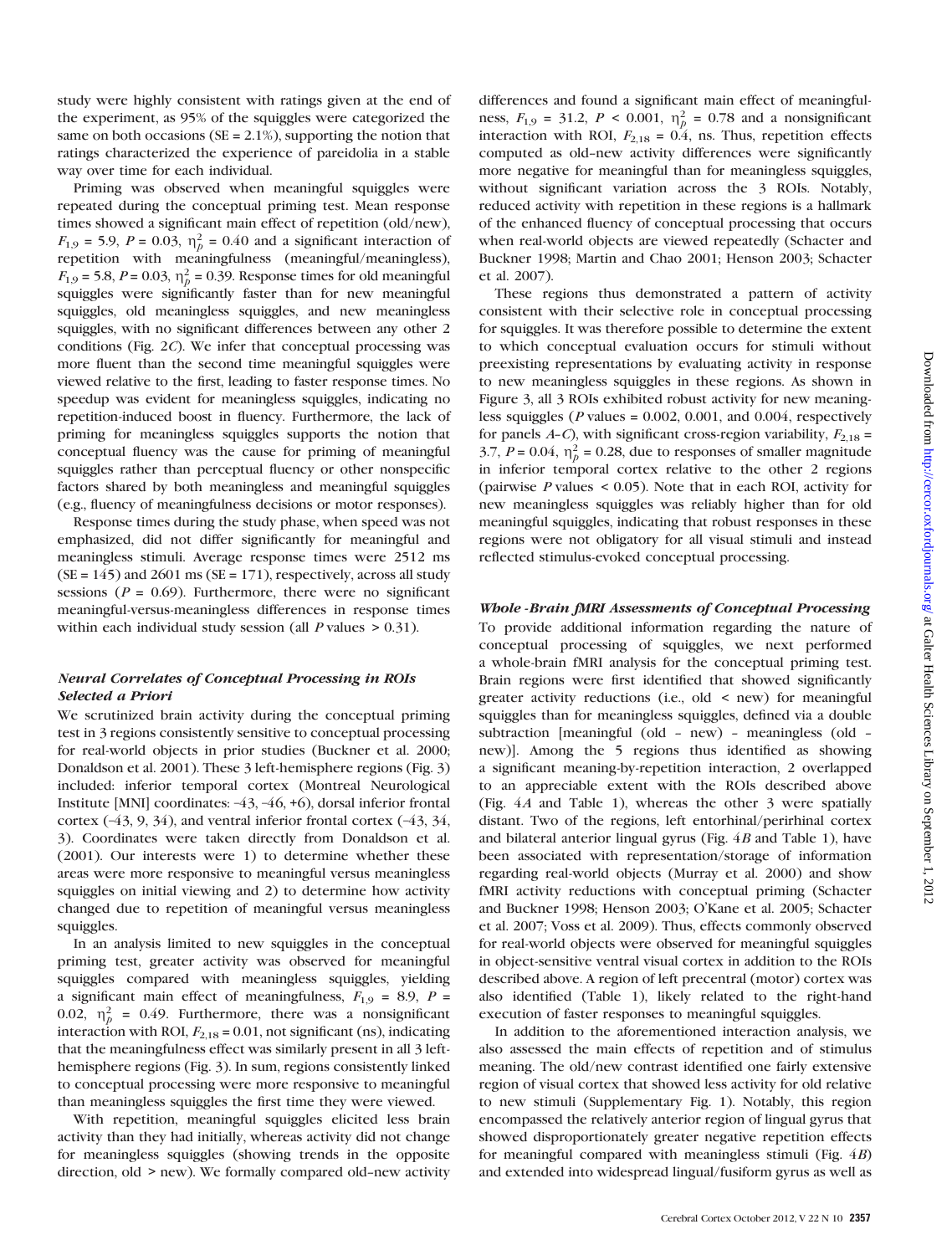

Downloaded from http://cercor.oxfordjournals.org/ at Galter Health Sciences Library on September 1, 2012 Downloaded from <http://cercor.oxfordjournals.org/> at Galter Health Sciences Library on September 1, 2012

Figure 3. Activity in conceptual brain regions in response to squiggles. Each of the 3 ROIs is shown at its middle axial slice, including:  $(A)$  left inferior temporal cortex,  $(B)$  left dorsal inferior frontal cortex, and (C) left ventral inferior frontal cortex. Estimated activity is shown for each ROI for meaningful and meaningless old and new squiggles, as well as for the old-new activity difference for meaningful and meaningless squiggles. Error bars indicate SE. All significant pairwise differences are highlighted. \*\* $P < 0.01$ . \* $P < 0.05$ .  $\bullet P = 0.07$ .

more posterior occipital cortex. This region thus showed a repetition reduction for old versus new squiggles of both levels of meaningfulness, but in anterior aspects of the region the reduction was larger for meaningful stimuli, consistent with previous reports of an anterior-to-posterior gradient within object-sensitive visual cortex from processing that is more conceptual in nature to processing that is more perceptual/ structural in nature (Martin 2007; Schacter et al. 2007).

Notably, no other brain regions were identified as showing a main effect of repetition nor were any regions identified as showing a main effect of meaning (i.e., meaningful vs. meaningless). This finding highlights the selectivity of the regions identified as loci of conceptual processing in the aforementioned double subtraction (Table 1) in exhibiting repetition effects selectively for meaningful squiggles.

The regions shown in Figure  $4A$ , B were thus specific in their association with conceptual processing of squiggles, and it was therefore possible to scrutinize their activity in response to new meaningless squiggles as a neural index of conceptual processing for meaningless stimuli seen for the first time. Anterior lingual gyrus, left rhinal cortex, left temporal cortex, and left frontal cortex showed robust responses to new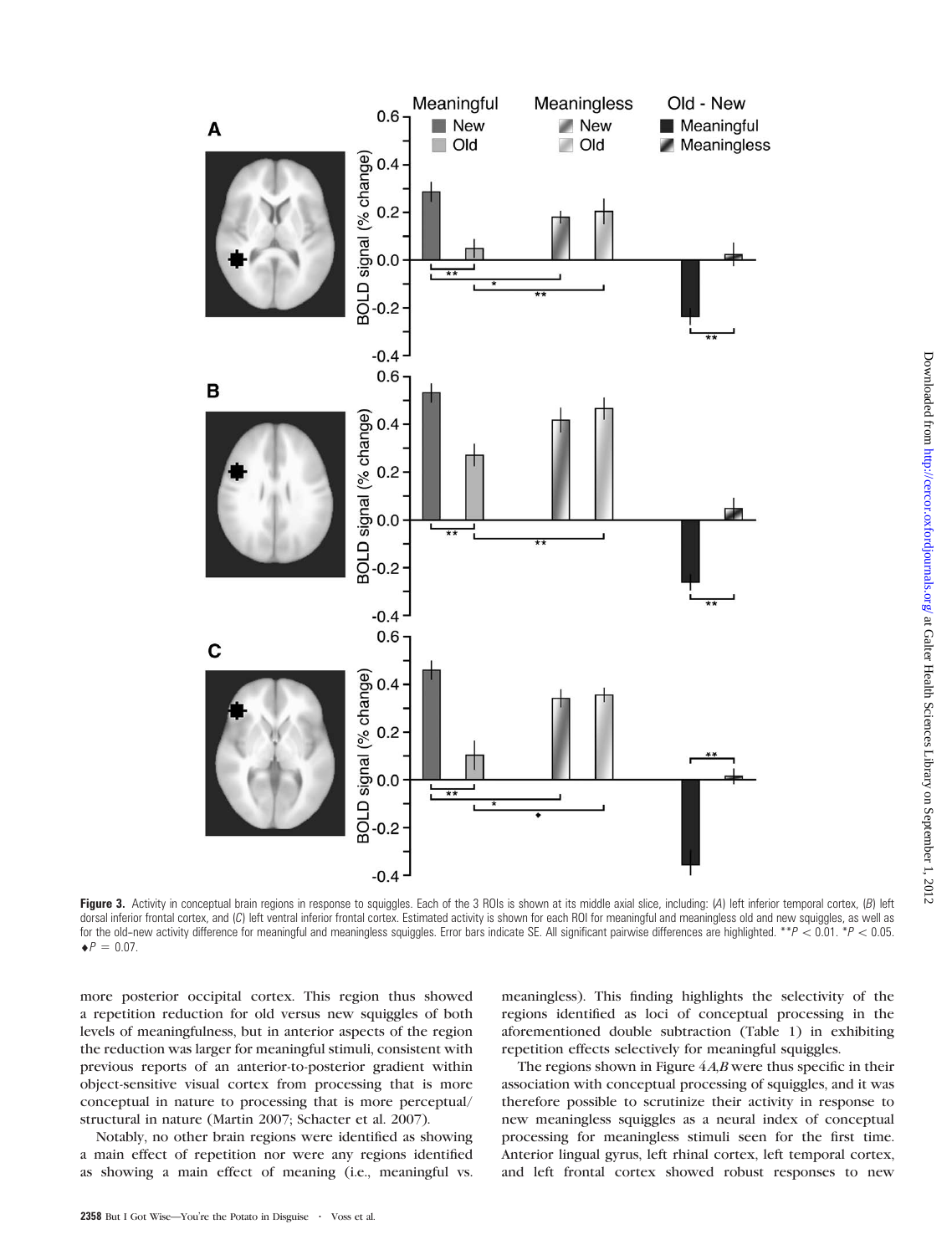

**Figure 4.** Neural correlates of conceptual priming and recognition.  $(A-B)$  Regions associated with conceptual priming were identified by the double subtraction  $[meaningful (old - new) - (meaningless (old - new)].$  Blue coloration indicates significantly greater activity reductions for meaningful squiggles than for meaningless squiggles. (A) Left inferior temporal cortex (left side) and left inferior frontal cortex (right side). (B) Left anterior entorhinal/perirhinal cortex (left side) and bilateral anterior lingual gyrus (right side). Conceptual priming clusters are described in

meaningless squiggles (% signal change = 0.29, 0.17, 0.24, and 0.29, respectively, P values  $\leq$  0.005), without significant variation in activity across regions,  $F_{3,27} = 0.81$ , ns.

## Behavioral and fMRI Correlates of Recognition Memory

We next turn to effects of meaning on behavioral and neural responses to squiggles during the recognition memory test. Accuracy is summarized in Table 2 for each response type. For meaningful squiggles, endorsement rates showed a significant interaction of repetition with response type (remember/know/ guess/new),  $F_{3,27} = 13.9$ ,  $P < 0.001$ ,  $\eta_p^2 = 0.61$ , indicating differential use of response type based on repetition (i.e., successful old/new discrimination). Pairwise comparisons indicated that endorsement rates for old and new items differed only for remember ( $P < 0.001$ ) and new ( $P = 0.002$ ) response types. Meaningless squiggles also showed a significant interaction of repetition and response type,  $F_{3,27} = 12.7$ ,  $P \leq$ 0.001,  $\eta_p^2$  = 0.58, with pairwise comparisons indicating significant old/new discrimination only for remember ( $P =$ 0.002) and new ( $P \le 0.001$ ) responses. A trend for successful old/new discrimination with know responses ( $P = 0.02$ ) did not survive correction for multiple comparisons. Thus, accurate recognition for both meaningful and meaningless squiggles appeared to be driven predominantly by remember responses, which occurred more frequently for meaningful old squiggles than for meaningless old squiggles,  $t_9 = 5.8$ ,  $P < 0.001$ ,  $d = 2.4$ , potentially signaling recollection of conceptual details that were primarily available for meaningful items. Low accuracy was likely observed for know and guess responses due to the fact that encoding was incidental (i.e., a subsequent memory test was not anticipated during study). Indeed, in our prior studies, the accuracy of know responses was significantly above-chance for the same stimulus materials when encoding was intentional (Voss and Paller 2007; Voss, Schendan, et al. 2010).

Brain activity associated with recognition was assessed using 2 approaches that yielded similar findings. First, activity was assessed in relation to the subjective experience of memory retrieval, defined as activity that showed a linear trend across recognition response types (remember, know, guess, and new) for old squiggles during the recognition test. Activity for both meaningful squiggles (Fig.  $4C$ ) and meaningless squiggles (Fig. 4D) showed significant positive trends (remember > know > guess > new) in widespread, bilateral lateral/inferior parietal cortex, bilateral medial parietal cortex (precuneus), left anterior and dorsal frontal cortex, and medial frontal cortex (Table 3). This activity pattern has been one of the most reliable findings in fMRI studies of recognition memory over the last 2 decades (reviewed in Buckner and Koutstaal 1998; Buckner et al. 1999; Donaldson et al. 2001; Wagner et al. 2005).

Activity was then assessed in relation to recognition accuracy by comparing responses to old squiggles given remember responses versus responses to correctly rejected

Table 1.  $(C-D)$  Regions associated with recognition for meaningful and meaningless squiggles. (C) Hot coloration indicates regions showing a linear trend of significantly more activity across the remember, know, guess, and new response types for old meaningful squiggles (remember  $>$  know  $>$  guess  $>$  new). Findings were typical of prior studies of recognition memory using words and nameable pictures (e.g., Fig. 3 of Donaldson et al. 2001). (D) Regions showing the same linear trend for meaningless squiggles. Recognition clusters are described in Table 3.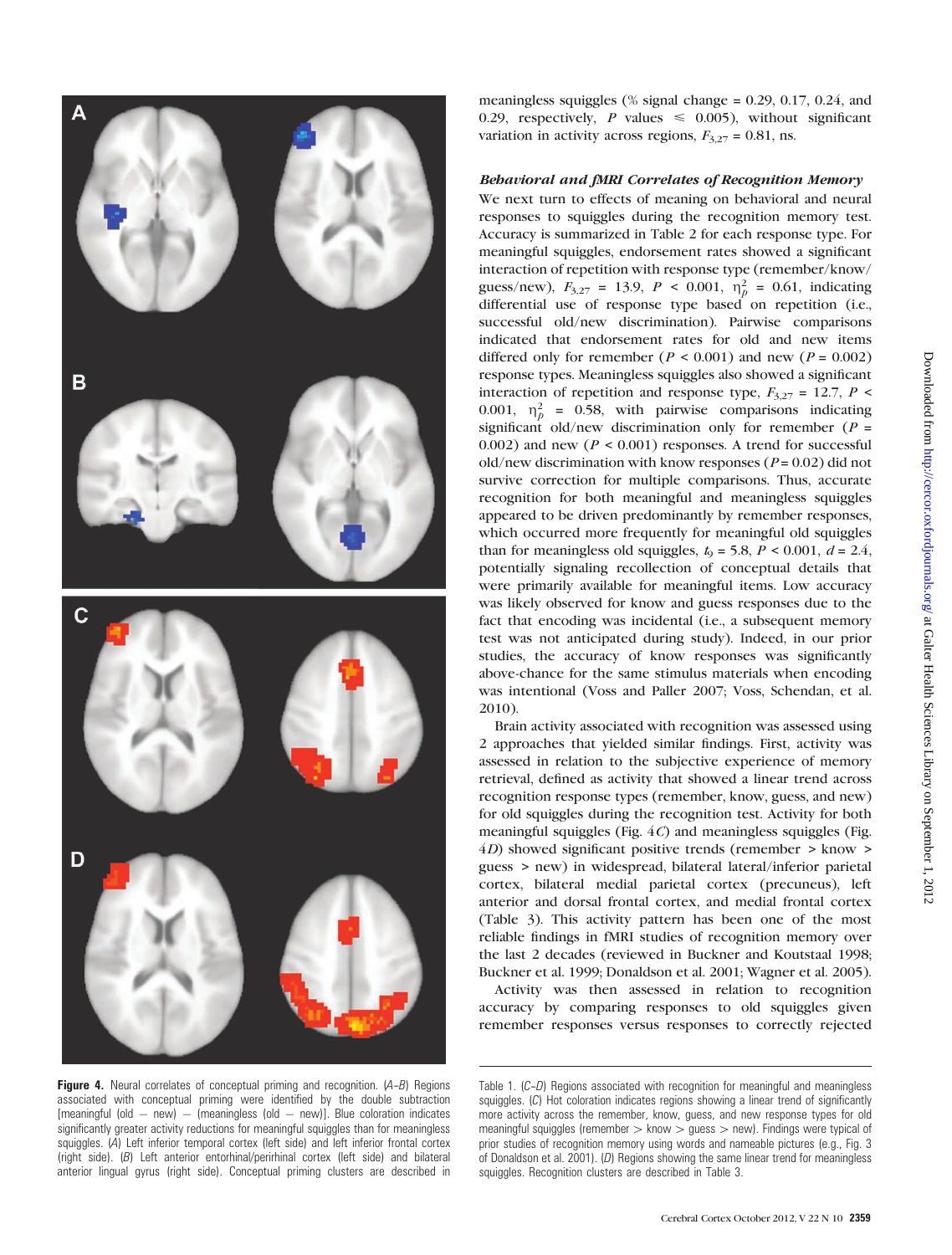## Table 1

Regions showing more negative activity for meaningful old-new than for meaningless old-new (double subtraction) (Fig. 4A,B)

| Region                                                                             |                 |             | MNI coordinates |                |               |
|------------------------------------------------------------------------------------|-----------------|-------------|-----------------|----------------|---------------|
|                                                                                    | mm <sup>3</sup> | RА          |                 |                |               |
| Bilateral anterior lingual gyrus                                                   | 675             | 28/30<br>28 | $-1$<br>$-22$   | $-66$<br>$-17$ | $+1$<br>$-28$ |
| Left entorhinal/perirhinal cortex<br>Left inferior/middle/superior temporal cortex | 1134<br>4023    | 21/22       | $-46$           | $-32$          | $\Omega$      |
| Left inferior/middle/superior frontal cortex<br>Left precentral gyrus              | 4266<br>13 581  | 10/46<br>4  | $-43$<br>$-59$  | 51<br>$-5$     | 18<br>25      |

Note: Note that the analysis was not signed and could have identified either positive or negative differences, but only more negative differences for meaningful were identified. Provided for each region is the volume (mm3), primary Brodmann's areas (BA), and Talairach--Tournoux coordinates of the centroid (MNI-305).

#### Table 2

Response rates for each response type and stimulus category

|             | Remember           | Know              | Guess           | New              |
|-------------|--------------------|-------------------|-----------------|------------------|
| Meaningful  |                    |                   |                 |                  |
| <b>Old</b>  | 0.26(0.03)         | 0.20(0.02)        | 0.19(0.03)      | 0.35(0.04)       |
| New         | 0.05(0.02)         | 0.19(0.04)        | 0.24(0.03)      | 0.52(0.05)       |
| Old-new     | $0.21$ $(0.04)$ ** | $0.01$ $(0.03)$   | $-0.05(0.04)$   | $-0.17(0.04)$ ** |
| Meaningless |                    |                   |                 |                  |
| <b>bld</b>  | 0.07(0.01)         | 0.17(0.03)        | $0.22$ $(0.03)$ | 0.54(0.05)       |
| New         | 0.03(0.01)         | $0.12$ (0.02)     | $0.23$ $(0.03)$ | $0.62$ (0.05)    |
| Old-new     | $0.04$ $(0.01)$ ** | $0.05$ $(0.02)$ * | $-0.01$ (0.01)  | $-0.09(0.02)$ ** |

Note: Parentheses indicate SE.

\*P  $<$  0.05 for the old versus new difference, \*\*P  $<$  0.01 for the old versus new difference.

#### Table 3

Regions showing positive activity trends across recognition response types (Fig. 4C,D), identified separately for meaningful and meaningless squiggles

|                                           | mm <sup>3</sup> | <b>BA</b> | MNI coordinates |       |       |
|-------------------------------------------|-----------------|-----------|-----------------|-------|-------|
| Region                                    |                 |           | Х               | γ     |       |
| Meaningful squiggles                      |                 |           |                 |       |       |
| Superior parietal cortex (left centroid)  | 19 170          |           | $-33$           | $-65$ | $+44$ |
| Superior parietal cortex (right centroid) |                 | 7         | $+30$           | $-71$ | $+54$ |
| Bilateral medial frontal gyrus            | 6642            | 6         | $-2$            | $+16$ | $+51$ |
| Left superior frontal gyrus               | 4293            | 46        | $-40$           | $+53$ | $+16$ |
| Meaningless squiggles                     |                 |           |                 |       |       |
| Superior parietal cortex (left centroid)  | 18 360          |           | $-35$           | $-68$ | $+49$ |
| Superior parietal cortex (right centroid) |                 | 7         | $+33$           | $-79$ | $+44$ |
| Bilateral medial frontal gyrus            | 6102            | 6         | $-2$            | $+6$  | $+55$ |
| Left superior frontal gyrus               | 5049            | 46        | $-45$           | $+52$ | $+20$ |

Note: Note that the analysis was not signed and could have identified either positive or negative trends, but only positive trends were identified. Provided for each region is the volume (mm<sup>3</sup>), primary Brodmann's areas (BA), and Talairach--Tournoux coordinates of the centroid (MNI-305). Centroid coordinates are provided separately for each hemisphere for the large bilateral region of parietal cortex noted for both meaningfulness categories.

new squiggles (i.e., the 2 response categories for which old and new squiggles were consistently discriminated). Resultant old--new effects for both meaningful and meaningless squiggles ([Supplementary Fig. 2\)](http://cercor.oxfordjournals.org/lookup/suppl/doi:10.1093/cercor/bhr315/-/DC1) were evident in similar regions as those in the analysis based on the subjective experience of memory retrieval (Fig. 4C,D), though they were somewhat more widespread. No significant differences were identified in a comparison between activations in the 2 analyses. Not only did the old-new analysis and the remember-know-guess-new analysis produce similar neural activations, but both analyses also showed that brain activity associated with recognition of abstract meaningful and meaningless stimuli was highly typical of recognition memory more generally (e.g., similar to that for words and nameable pictures).

# Dissociation of Conceptual Priming and Recognition in fMRI Activity

We next sought to determine the extent to which processing related to conceptual priming and to explicit memory was unique to type of memory test and brain region. This was accomplished by juxtaposing old-new repetition effects for 3 sets of regions: 1) ROIs shown in Figure 3 that were selected a priori based on their association with conceptual processing, 2) regions shown in Figure 4A,B that were associated selectively with conceptual processing based on the double subtraction of repetition and meaningfulness in the conceptual priming test, and 3) regions shown in Figure 4C,D that were associated with memory retrieval based on responses in the recognition test. Following Donaldson et al. (2001), repetition effects were averaged over all regions within each set (i.e., across all ROIs or activation clusters) separately for each test format and for meaningful and meaningless squiggles.

Figure 5A shows old-new difference values averaged over the a priori conceptual ROIs. Analyses showed a main effect of meaningfulness,  $F_{1,9} = 27.9$ ,  $P \le 0.001$ ,  $\eta_p^2 = 0.76$  and an interaction between meaningfulness and memory test (priming vs. recognition),  $F_{1,9} = 12.5$ ,  $P \le 0.01$ ,  $\eta_p^2 = 0.60$ . These effects reflected more negative repetition effects for meaningful squiggles compared with meaningless squiggles and greater repetition effects for meaningful squiggles in the conceptual priming test relative to the recognition test. A similar pattern was shown in for the regions associated with conceptual processing based on the whole-brain double subtraction of repetition and meaningfulness (Fig. 5B). Although direct statistical comparisons between activity in the priming test and the recognition test are not warranted because this region was defined based on the conceptual priming test, and results could therefore be biased toward finding between-test differences, reliably negative repetition effects selective for meaningful squiggles were identified for both test formats.

Figure 5C shows repetition effects for regions associated with recognition memory. Positive repetition effects were reliable for the recognition test, which is unsurprising given that this region was defined based on these effects, and statistical comparisons between test formats were not conducted for this reason (as for Fig. 5B). Positive repetition effects in the conceptual priming test were not reliable. Notably, the negative repetition effects for meaningful squiggles characteristic of conceptual priming in regions summarized in Figure 5A,B were not identified in this region. Repetition effects in the recognition test were marginally more positive for meaningful than for meaningless squiggles,  $P = 0.06$ , potentially reflecting the small behavioral recognition confidence differences between these conditions. Overall, the pattern of results shows a high degree of independence between neural correlates of conceptual priming and recognition. Negative repetition effects were identified for both test formats only in regions associated with conceptual priming and only for meaningful squiggles, whereas positive repetition effects were identified for both meaningfulness categories only in the recognition test and only in regions associated with recognition memory.

# Associations between Conceptual Processing and Recognition

In addition to testing for dissociations between conceptual processing and recognition, we also sought evidence for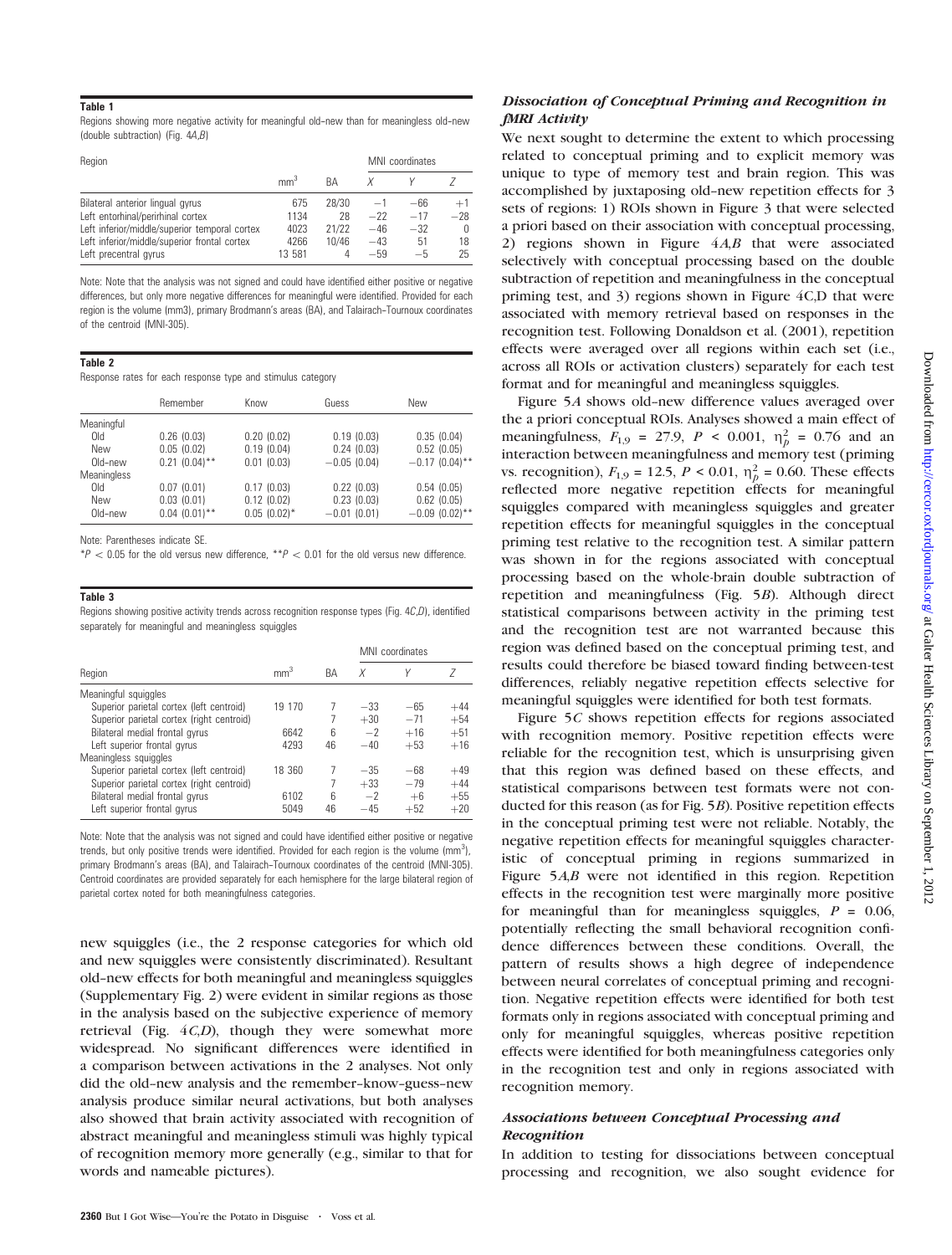

Figure 5. Functional dissociation of brain regions sensitive to conceptual priming versus recognition. Differences in estimated activity between old and new squiggles (i.e., repetition effects, old--new) are shown separately for the meaningful and meaningless categories averaged over all regions found to be sensitive to either conceptual priming or to recognition in aforementioned analyses. (A) Repetition effects in the a priori defined conceptual ROIs shown in Figure 3.  $(B)$  Repetition effects in the regions identified as selective for conceptual priming via the double subtraction of meaningful and meaningless repetition effects shown in Figure 4A,B. (C) Repetition effects in the regions identified as selective for recognition memory judgments shown in Figure 4C,D. Error bars indicate SE. \*\* P < 0.01. \* P < 0.05.  $\clubsuit$  P = 0.06.

potential associations. Given that conceptual fluency can lead subjects to incorrectly claim that a new stimulus is old (i.e., to false alarm; reviewed in Voss and Paller 2008; Voss and Federmeier 2011), we assessed false alarms for new squiggles in the recognition test. False alarm rates for remember, know,

and guess responses (Table 2) showed a significant main effect of meaningfulness,  $F_{1,9} = 8.1$ ,  $P = 0.02$ ,  $\eta_p^2 = 0.47$ , and nonsignificant interaction of meaningfulness with response type,  $F_{2,18} = 0.82$ , ns, indicating that false alarms were more prevalent for meaningful than for meaningless squiggles independent of response type. The overall false-alarm rate collapsed across response type was 0.48 (SE = 0.05) for meaningful squiggles and  $0.38$  (SE =  $0.04$ ) for meaningless squiggles.

Brain activation for false alarms (collapsed across remember, know, and guess responses, which showed no interaction with meaningfulness behaviorally) was then assessed in comparison to brain activation for correct rejections. For meaningful squiggles, false alarms elicited significantly less activity than correct rejections in left inferior frontal cortex and in bilateral superior frontal gyrus [\(Supplementary Fig. 3](http://cercor.oxfordjournals.org/lookup/suppl/doi:10.1093/cercor/bhr315/-/DC1)). This finding suggests that conceptual processing was operative in generating false alarms for meaningful squiggles, as the left inferior frontal region overlapped considerably with the same region used in the ROI analysis (Fig. 3C) and to some extent with the frontal regions identified as selectively associated with conceptual processing via the whole-brain analysis (Fig. 4A). In contrast, no significant activations were identified for the same comparison for meaningless squiggles.

## **Discussion**

The pareidolia experience occurred preferentially in this experiment for a subset of squiggle stimuli perceived to carry meaning. The particular stimuli that were rated as meaningful versus meaningless varied greatly from individual to individual. Yet, the validity of these ratings is supported by their high consistency in each individual over time, as well as by the strikingly different results obtained in conceptual priming and recognition memory tests.

Repetition of meaningful squiggles produced conceptual priming, which took the form of faster conceptual judgments for repeated squiggles compared with new ones. Furthermore, brain regions linked to conceptual processing in studies with words and nameable pictures produced greater activity for meaningful than for meaningless squiggles (Fig. 3). When meaningful squiggles were repeated, these conceptual regions exhibited less activity, just as the same regions show reduced activity when words and nameable pictures are repeated (Schacter and Buckner 1998; Buckner et al. 2000; Donaldson et al. 2001; Henson 2003; Schacter et al. 2007). In contrast, meaningless squiggles were not associated with repetitionrelated activity reductions in these regions. Repetition-related activity reductions for meaningful squiggles were also identified in anterior ventral visual regions and perirhinal/entorhinal cortex (Fig. 4B), regions implicated in the storage and representation of information regarding highly familiar stimulus categories and where activity reductions are shown in tests of conceptual priming for these stimulus categories (Schacter and Buckner 1998; Murray et al. 2000; Henson 2003; O'Kane et al. 2005; Schacter et al. 2007; Voss et al. 2009). In contrast, repetition effects for meaningless squiggles were confined within more posterior visual cortical regions that generally show negative repetition effects related to perceptual processing (Martin 2007).

These findings show that conceptual processing is selectively influenced by stimulus repetition in largely the same way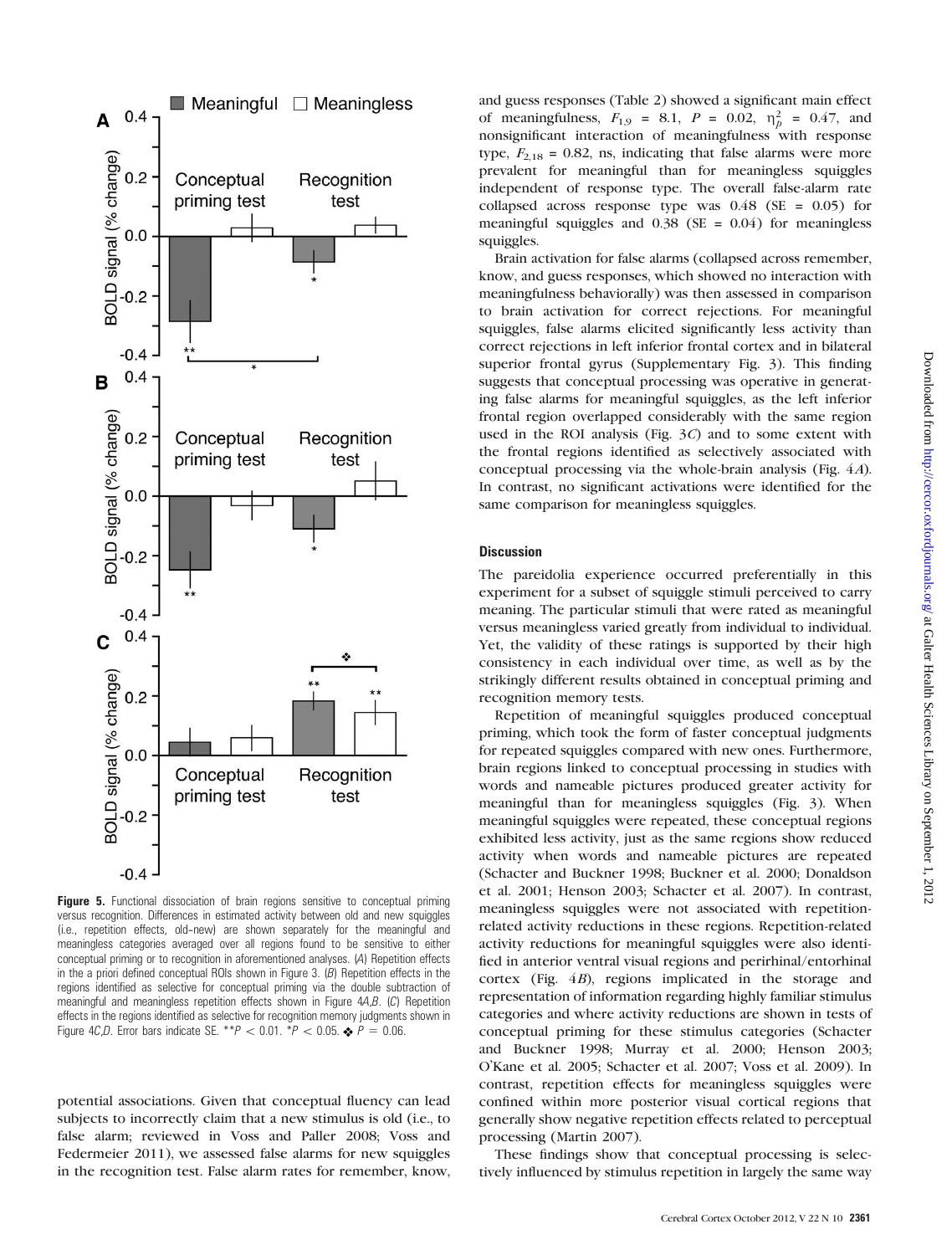for meaningful squiggles as for real-world objects. After just one encounter with a meaningful squiggle, its representation in object-sensitive cortex is sufficiently stable so as to support standard repetition priming effects as observed for real-world objects. These findings thus contradict the commonsense notion that conceptual processing of abstract objects is somewhat of an oxymoron—that finding meaning in a nonsense object does not rely on ''true'' conceptual processing (e.g., as claimed by Stenberg et al. (2010)) and show that the experience of pareidolia is associated with the neural hallmarks of conceptual processing identified for real-world objects.

The current findings converge with results from electrophysiological experiments with the same stimulus set and procedure for determining meaningfulness. In these previous experiments, we found that repetition produced conceptual priming and amplitude reductions of N400 event-related brain potentials (ERPs) for meaningful squiggles but not for meaningless squiggles (Voss and Paller 2007; Voss, Schendan, et al. 2010). The N400 is elicited by meaningful stimuli such as words and nameable pictures and is widely acknowledged as a neural correlate of conceptual evaluation (Kutas and Federmeier 2011). However, N400 effects in Voss and Paller (2007) and in Voss, Schendan, et al. (2010) were more frontally distributed than prototypical N400 effects and were therefore termed "FN400." Although recent evidence indicates that N400 and FN400 can reflect the same sort of conceptual processing (Voss and Federmeier 2011), it is conceivable that FN400 effects for abstract stimuli differ functionally from standard N400 effects (FN400 potentials have been suggested by some to reflect explicit familiarity [Rugg and Curran 2007], but there are strong counterarguments against this point of view [e.g., Paller et al. 2007]. In particular, we have shown selective associations between FN400 and conceptual implicit memory that highlight their functional equivalence to N400 correlates of conceptual processing [reviewed in Voss and Federmeier 2011]). It is notable that FN400 potentials did not vary as a function of meaningfulness for squiggles seen for the first time (Voss and Paller 2007; Voss, Schendan, et al. 2010), and only meaningful squiggles showed FN400 repetition effects as correlates of conceptual priming. A similar N400 pattern was also observed for pseudowords found to be either meaningful or meaningless (Voss, Lucas, et al. 2010). This parallels the current findings that activity levels in conceptual regions were matched for meaningful and meaningless squiggles seen for the first time, with repetition priming effects in these regions only for meaningful squiggles. Thus, both ERP and fMRI findings converge in suggesting that conceptual processing occurs obligatorily for all stimuli, irrespective of preexisting representation (Federmeier and Laszlo 2009; Laszlo and Federmeier 2011) and that repetition priming effects occur only for stimuli with suitably stable conceptual representations. The current findings provide the anatomical specificity needed to unambiguously relate processing of abstract stimuli to activity in conceptual regions, including regions in ventral visual and parahippocampal cortex that are putative generators of the N400 (Kutas and Federmeier 2011), suggesting that FN400 potentials reflect genuine conceptual processing of squiggles, just as do N400 potentials for words and real objects.

Findings from the recognition memory test are also relevant for interpreting the neural correlates of conceptual processing for novel shapes. Regions that showed negative repetition effects for meaningful squiggles did so in both a priming test and a recognition test (although effects were larger in the priming test for some regions). In contrast, processing related to episodic memory retrieval was observed only during the recognition test. Furthermore, there was a striking dissociation of neural correlates of conceptual priming and of recognition. Repetition effects in the recognition test were positive (greater responses for old than new) and occurred in brain regions largely separate from those identified in the conceptual priming test. Furthermore, positive repetition effects in the recognition test were of roughly the same magnitude for meaningful and meaningless squiggles, whereas negative repetition effects in the priming test were present only for meaningful squiggles. Thus, conceptual priming and recognition were distinct in the location of the relevant activity, the sign of the repetition effects (i.e., negative vs. positive, respectively), and the sensitivity to stimulus meaningfulness (sensitive vs. insensitive, respectively). These distinctions between neural correlates of conceptual priming and recognition arose even though the same type of encoding was engaged during study, as subjects did not expect a different type of test for priming versus recognition blocks. Unlike priming/ recognition contrasts based on using multiple blocks of each type of memory test, these findings cannot be attributed to differential encoding operations.

This dissociation supports the interpretation that the conceptual priming effects on behavior and neural activity were not secondary to episodic retrieval and recognition. These results add to the small number of previously reported dissociations between conceptual priming and recognition memory in fMRI activity (Donaldson et al. 2001; Voss et al. 2008; Wimber et al. 2010) and between perceptual priming and recognition memory (Schott et al. 2005, 2006), which are often interpreted as evidence for distinct implicit and explicit memory processes (Voss and Paller 2008). Conceptual priming can also be dissociated from recognition memory in ERP repetition effects for squiggles (Voss and Paller 2007) and for other stimulus materials (Voss and Paller 2006; Voss, Lucas, et al. 2010). Notably, late-onset positive-polarity ERPs related to recognition memory are fairly insensitive to stimulus meaningfulness, both for squiggles (Voss and Paller 2007) as well as for pseudowords (Voss, Lucas, et al. 2010), thus showing the same pattern reported here in fMRI activity.

An unpredicted but nonetheless noteworthy finding from the current experiment concerns false-alarm responses in the recognition memory test. False alarms were significantly more prevalent for meaningful than meaningless squiggles, and this bias to respond ''old'' for meaningful new squiggles was associated with reduced activity in left inferior frontal cortex and bilateral superior frontal cortex ([Supplementary Fig. 3\)](http://cercor.oxfordjournals.org/lookup/suppl/doi:10.1093/cercor/bhr315/-/DC1). This novel result is interesting because, whereas conceptual processing fluency is widely thought to increase false alarms in recognition studies with words and nameable pictures (discussed in Voss and Federmeier 2011), to our knowledge no previous experiment has identified the neural events responsible for this fluency-related response bias. Importantly, the brain activations related to the bias were highly similar to those related to conceptual fluency due to stimulus repetition (i.e., reduced activity in left inferior and superior frontal gyrus). One possibility is that new stimuli showed some variability in terms of conceptual processing fluency, and this fluency was sometimes attributed to repetition (oldness),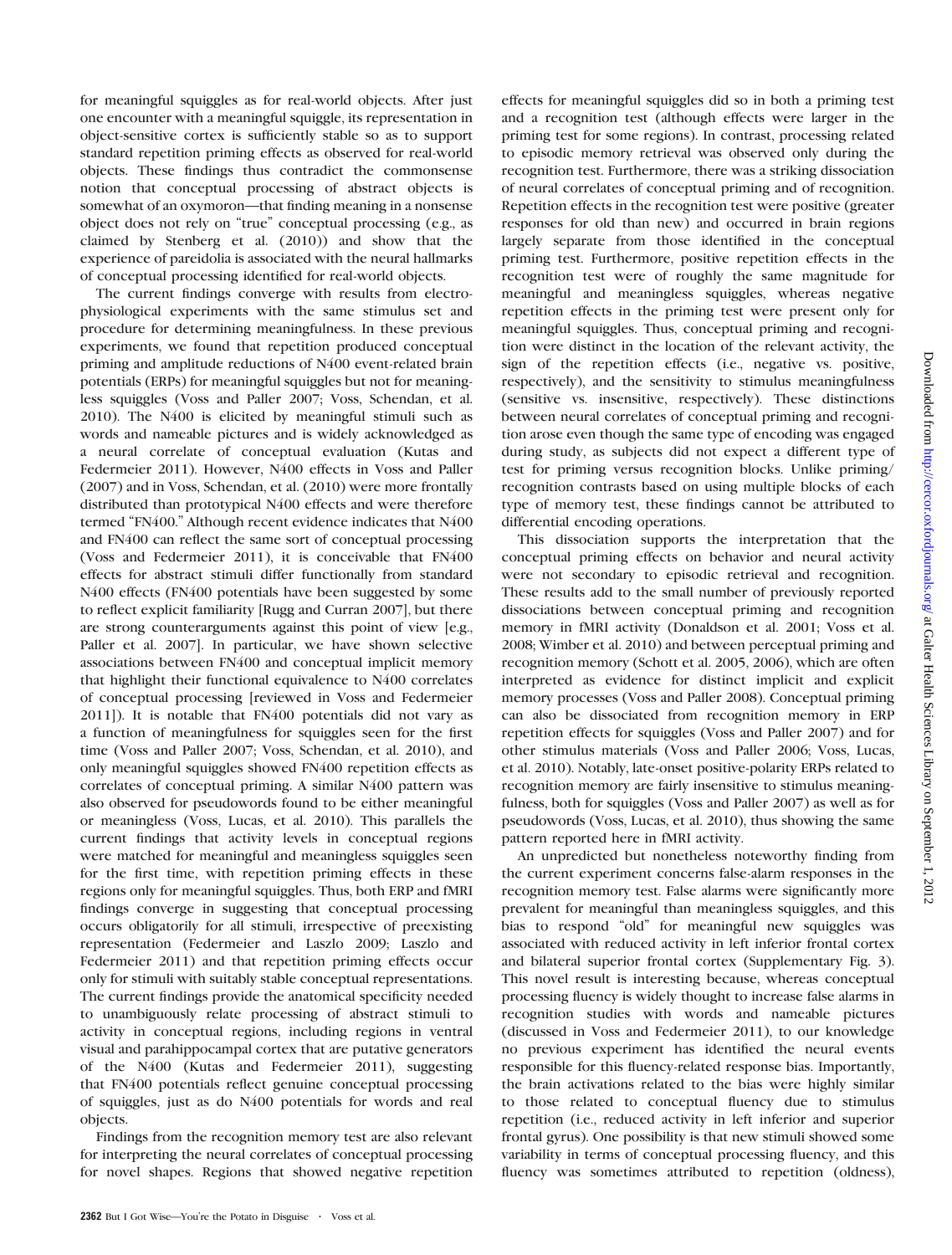Downloaded from http://cercor.oxfordjournals.org/ at Galter Health Sciences Library on September 1, 2012 Downloaded from <http://cercor.oxfordjournals.org/> at Galter Health Sciences Library on September 1, 2012

leading to a selective response bias for a subset of conceptually meaningful stimuli. This interpretation will require additional direct evidence, but our results nonetheless suggest that the pareidolia experience might also provide a useful model for investigating mechanisms of fluency-based biases in recognition memory judgments.

To conclude, based on the observed patterns of neural repetition effects across tasks, we suggest that pareidolia might be such a compelling experience because the process of identifying conceptual meaning in novel or nonsense figures is essentially the same as identifying meaning in familiar realworld objects. Future studies of the neural processing relevant to pareidolia and to meaning more generally may provide novel insights into how the organization of conceptual processing differs across individuals (see also Pizzagalli et al. 2001), thereby addressing the question of what neurocognitive architecture is necessary to see a potato chip not just as a tasty snack but as the embodiment of Elvis.

## Supplementary Material

[Supplementary material](http://cercor.oxfordjournals.org/lookup/suppl/doi:10.1093/cercor/bhr315/-/DC1) can be found at: http://www.cercor. oxfordjournals.org/

#### Funding

Beckman Institute Postdoctoral Fellowship award; US National Institute of Health Pathway to Independence award (K99- NS069788 to J.L.V.); National Science Foundation grant BCS-0818912; Center for Advanced Magnetic Resonance Imaging at the Northwestern University Feinberg School of Medicine.

## **Notes**

Conflict of Interest : None declared.

## **References**

- BBC 2004. 'Virgin Mary' toast fetches \$28,000.[Internet]. [Retrieved 2010 October 8]. Available from: http://news.bbc.co.uk/2/hi/ americas/4034787.stm.
- Bentin S, Allison T, Puce A, Perez E, McCarthy G. 1996. Electrophysiological studies of face perception in humans. J Cogn Neurosci. 8:551-565.
- Bentin S, Sagiv N, Mecklinger A, Friederici A, von Cramon YD. 2002. Priming visual face-processing mechanisms: electrophysiological evidence. Psychol Sci. 13:190-193.
- Buckner RL, Kelley WM, Petersen SE. 1999. Frontal cortex contributes to human memory formation. Nat Neurosci. 2:311-314.
- Buckner RL, Koutstaal W. 1998. Functional neuroimaging studies of encoding, priming, and explicit memory retrieval. Proc Natl Acad Sci U S A. 95:891-898.
- Buckner RL, Koutstaal W, Schacter DL, Rosen BR. 2000. Functional MRI evidence for a role of frontal and inferior temporal cortex in amodal components of priming. Brain. 123:620-640.
- CNN 2009. NASA photos show giant 'cosmic hand' [Internet]. [Retrieved 2010 October 8]. Available from: http://edition.cnn.com/2009/ TECH/space/04/14/space.hand/index.html?iref=mpstoryview=.
- Copsey H. 2008. Do you see the Virgin Mary in this brain scan? TC Palm [Internet]. [Retrieved 2010 October 8]. Available from: http:// www.tcpalm.com/news/2008/dec/06/do-you-see-the-virgin-maryin-this-brain-scan/.
- Cox RW. 1996. AFNI: software for analysis and visualization of functional magnetic resonance neuroimages. Comput Biomed Res. 29:162--173.
- Donaldson DI, Petersen SE, Buckner RL. 2001. Dissociating memory retrieval processes using fMRI: evidence that priming does not support recognition memory. Neuron. 31:1047-1059.
- Federmeier KD, Laszlo S. 2009. Time for meaning: electrophysiology provides insights into the dynamics of representation and processing in semantic memory. In: Ross BH, editor. Psychology of learning and motivation. Vol. 51. Burlington (MA): Academic Press. p. 1-44.
- Gardiner JM, Java RI. 1991. Forgetting in recognition memory with and without recollective experience. Mem Cognit. 19:617-623.
- Groh-Bordin C, Zimmer HD, Ecker UK. 2006. Has the butcher on the bus dyed his hair? When color changes modulate ERP correlates of familiarity and recollection. Neuroimage. 32:1879-1890.
- Hadjikhani N, Kveraga K, Naik P, Ahlfors SP. 2009. Early (M170) activation of face-specific cortex by face-like objects. Neuroreport. 20:403-407.
- Henson RN. 2003. Neuroimaging studies of priming. Prog Neurobiol. 70:53-81.
- Kutas M, Federmeier KD. 2011. Thirty years and counting: finding meaning in the N400 component of the event-related brain potential (ERP). Annu Rev Psychol. 62:621-647.
- Laszlo S, Federmeier KD. Forthcoming 2011. The N400 as a snapshot of interactive processing: evidence from regression analyses of orthographic neighbor and lexical associate effects. Psychophysiology. [Epub ahead of print].
- Maranhao-Filho P, Vincent MB. 2009. Neuropareidolia: diagnostic clues apropos of visual illusions. Arq Neuropsiquiatr. 67:1117-1123.
- Martin A. 2007. The representation of object concepts in the brain. Annu Rev Psychol. 58:25-45.
- Martin A, Chao LL. 2001. Semantic memory and the brain: structure and processes. Curr Opin Neurobiol. 11:194-201.
- Murray EA, Bussey TJ, Hampton RR, Saksida LM. 2000. The parahippocampal region and object identification. Ann N Y Acad Sci. 911:166-174.
- O'Kane G, Insler RZ, Wagner AD. 2005. Conceptual and perceptual novelty effects in human medial temporal cortex. Hippocampus. 15:326-332.
- Oklahomaedge 2008. Oklahoma woman selling Elvis potato chip [Internet]. [Retrieved 2010 October 8]. Available from: http:// www.centralillinoisnewscenter.com/younews/27559389.html.
- Olson E. 2005. Internet casino buys Virgin Mary snack for \$10,600 [Internet]. [Retrieved 2010 October 8]. Available from: http:// www.usatoday.com/tech/news/2005-03-11-ebay-pretzel\_x.htm.
- Paller KA, Voss JL, Boehm SG. 2007. Validating neural correlates of familiarity. Trends Cogn Sci. 11:243-250.
- Perrett DI, Rolls ET, Caan W. 1982. Visual neurones responsive to faces in the monkey temporal cortex. Exp Brain Res. 47:329-342.
- Pizzagalli D, Lehmann D, Brugger P. 2001. Lateralized direct and indirect semantic priming effects in subjects with paranormal experiences and beliefs. Psychopathology. 34:75-80.
- Richardson-Klavehn A, Bjork RA. 1988. Measures of memory. Annu Rev Psychol. 39:475-543.

Rorschach H. 1921. Psychodiagnostik. Bern (Switzerland): Bircher.

- Rugg MD, Curran T. 2007. Event-related potentials and recognition memory. Trends Cogn Sci. 11:251-257.
- Sagan C, Druyan A. 1997. The Demon-Haunted World: Science as a candle in the dark. New York: Ballantine Books.
- Schacter DL, Buckner RL. 1998. Priming and the brain. Neuron. 20:185--195.
- Schacter DL, Wig GS, Stevens WD. 2007. Reductions in cortical activity during priming. Curr Opin Neurobiol. 17:171-176.
- Schott BH, Henson RN, Richardson-Klavehn A, Becker C, Thoma V, Heinze HJ, Duzel E. 2005. Redefining implicit and explicit memory: the functional neuroanatomy of priming, remembering, and control of retrieval. Proc Natl Acad Sci U S A. 102:1257-1262.
- Schott BH, Richardson-Klavehn A, Henson RN, Becker C, Heinze HJ, Duzel E. 2006. Neuroanatomical dissociation of encoding processes related to priming and explicit memory. J Neurosci. 26: 792-800.
- Stenberg G, Johansson M, Hellman J, Rosen I. 2010. ''Do you see yonder cloud?''—on priming concepts, a new test, and a familiar outcome. Reply to Lucas et al.: ''Familiarity or conceptual priming? Good question! Comment on Stenberg, Hellman, Johansson, and Rosen (2009)''. J Cogn Neurosci. 22:618--620.
- Tisch C. 2004. For Mary's faithful, a shattering loss [Internet]. [Retrieved 2010 October 8]. Available from: http://www.sptimes.com/2004/ 03/02/Tampabay/For\_Mary\_s\_faithful\_\_.shtml.